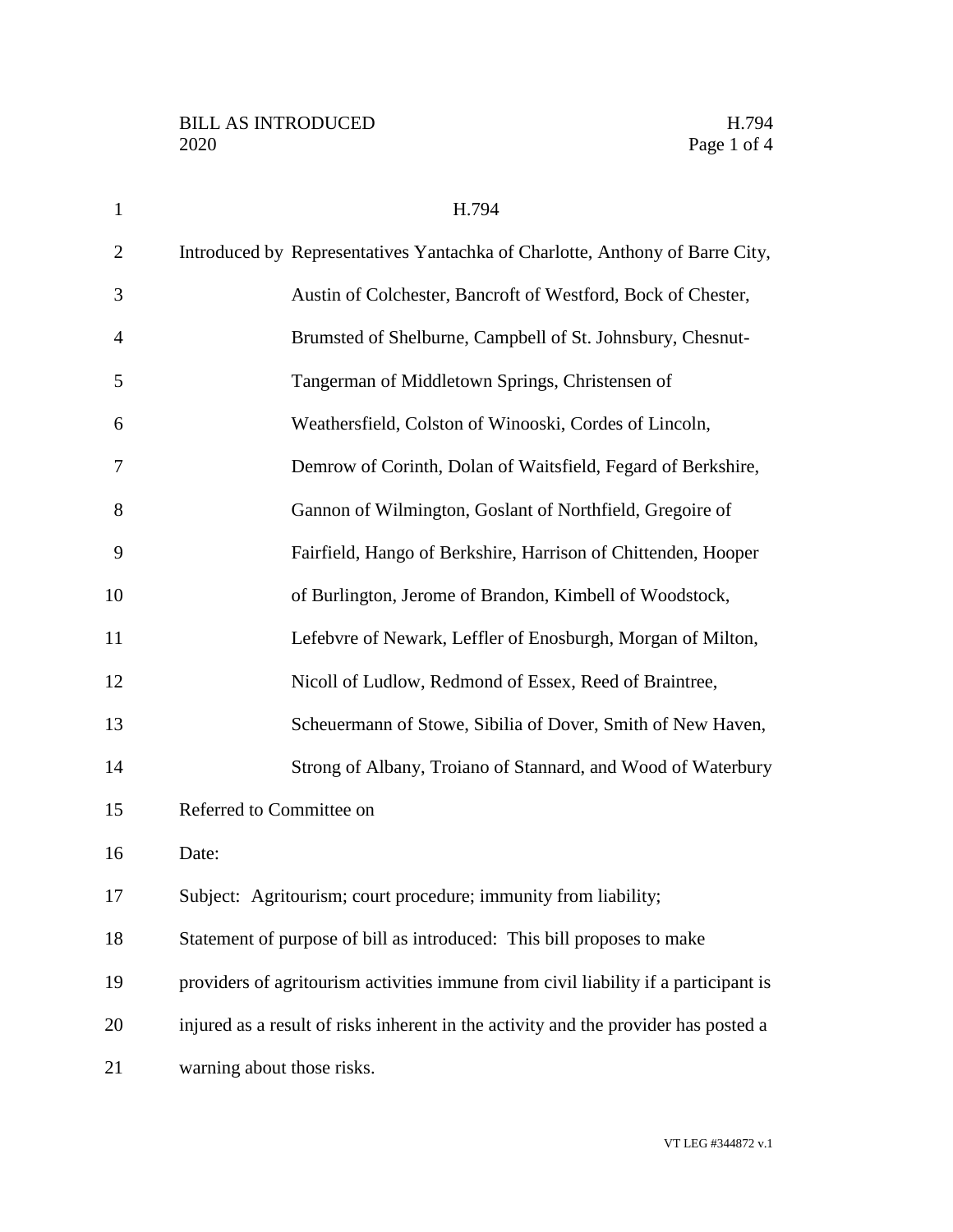| $\mathbf{1}$   | An act relating to limiting liability for agritourism                               |
|----------------|-------------------------------------------------------------------------------------|
| $\overline{2}$ | It is hereby enacted by the General Assembly of the State of Vermont:               |
| 3              | Sec. 1. 12 V.S.A. § 5785 is added to read:                                          |
| $\overline{4}$ | § 5785. AGRITOURISM ACTIVITIES                                                      |
| 5              | (a) Except as provided in subsections (b) and (c) of this section, an               |
| 6              | agritourism provider shall not be subject to civil liability for harm sustained by  |
| 7              | a participant in the provider's agritoursim activities if the participant is harmed |
| 8              | as a result of a risk inherent in the agricultural activity.                        |
| 9              | (b) This section shall not apply to gross negligence, recklessness, or              |
| 10             | intentional misconduct on the part of the agritourism provider.                     |
| 11             | (c) This section shall not apply unless the agritourism provider posts the          |
| 12             | following warning, written in black letters at least one inch in height, at a       |
| 13             | prominent location at the place where the agritourism activity takes place:         |
| 14             | <b>WARNING</b>                                                                      |
| 15             | Under Vermont law, an agritourism operation is not liable for any                   |
| 16             | injury or harm to a participant in an agritourism activity conducted at this        |
| 17             | agritourism location if the injury or harm results from the inherent risks of the   |
| 18             | agritourism activity. Inherent risks of agritourism activities include, among       |
| 19             | others, risks of injury inherent to land, equipment, and animals, as well as the    |
| 20             | potential for injury if you act in a negligent manner. You are assuming the risk    |
| 21             | by participating in this agritourism activity.                                      |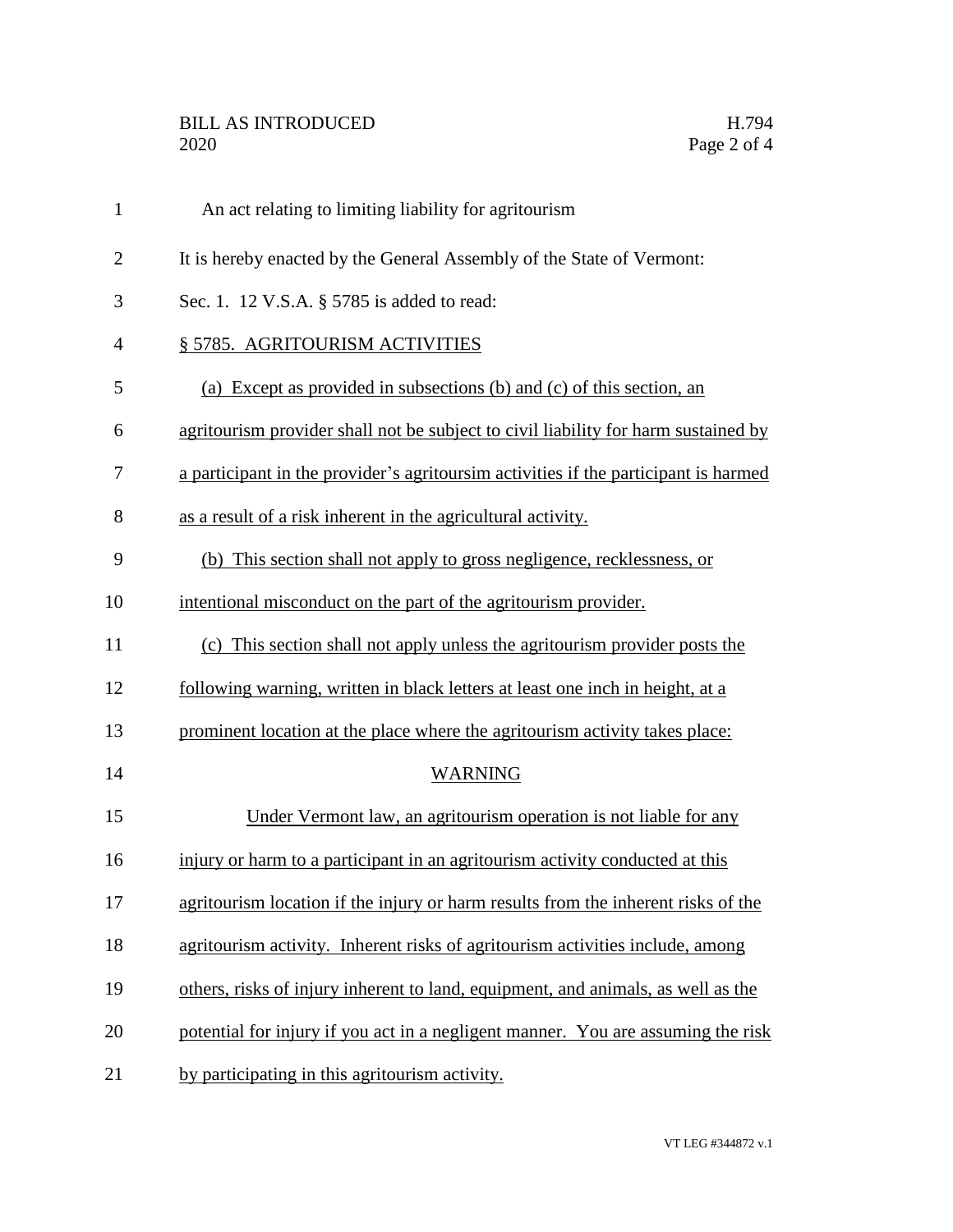| $\mathbf{1}$   | (d) As used in this section:                                                     |
|----------------|----------------------------------------------------------------------------------|
| $\overline{2}$ | (1) "Agritourism activity" means any agriculturally related activity             |
| 3              | conducted on a farm that allows or invites members of the public to observe or   |
| $\overline{4}$ | participate in the activity, including farming, ranching, educational,           |
| 5              | entertainment, historical, cultural, and recreational activities; pick-your-own  |
| 6              | operations; and farm markets. An activity is an agritourism activity whether or  |
| 7              | not the participant pays to observe or participate.                              |
| 8              | (2) "Agritourism provider" means a person who is engaged in the                  |
| 9              | business of providing agritourism activities, whether or not for compensation.   |
| 10             | (3) "Risk inherent in an agritourism activity" means a danger or                 |
| 11             | condition that is an integral part of an agritourism activity, including:        |
| 12             | (A) surface and subsurface conditions, and natural conditions of land,           |
| 13             | vegetation, and waters;                                                          |
| 14             | (B) the behavior of wild and domestic animals;                                   |
| 15             | (C) the ordinary dangers of structures or equipment ordinarily used in           |
| 16             | farming or ranching; and                                                         |
| 17             | (D) the potential for injury to a participant or others if the participant       |
| 18             | acts in a negligent manner, including failing to follow instructions given by an |
| 19             | agritourism provider or failing to exercise reasonable caution while engaging    |
| 20             | in an agritourism activity.                                                      |